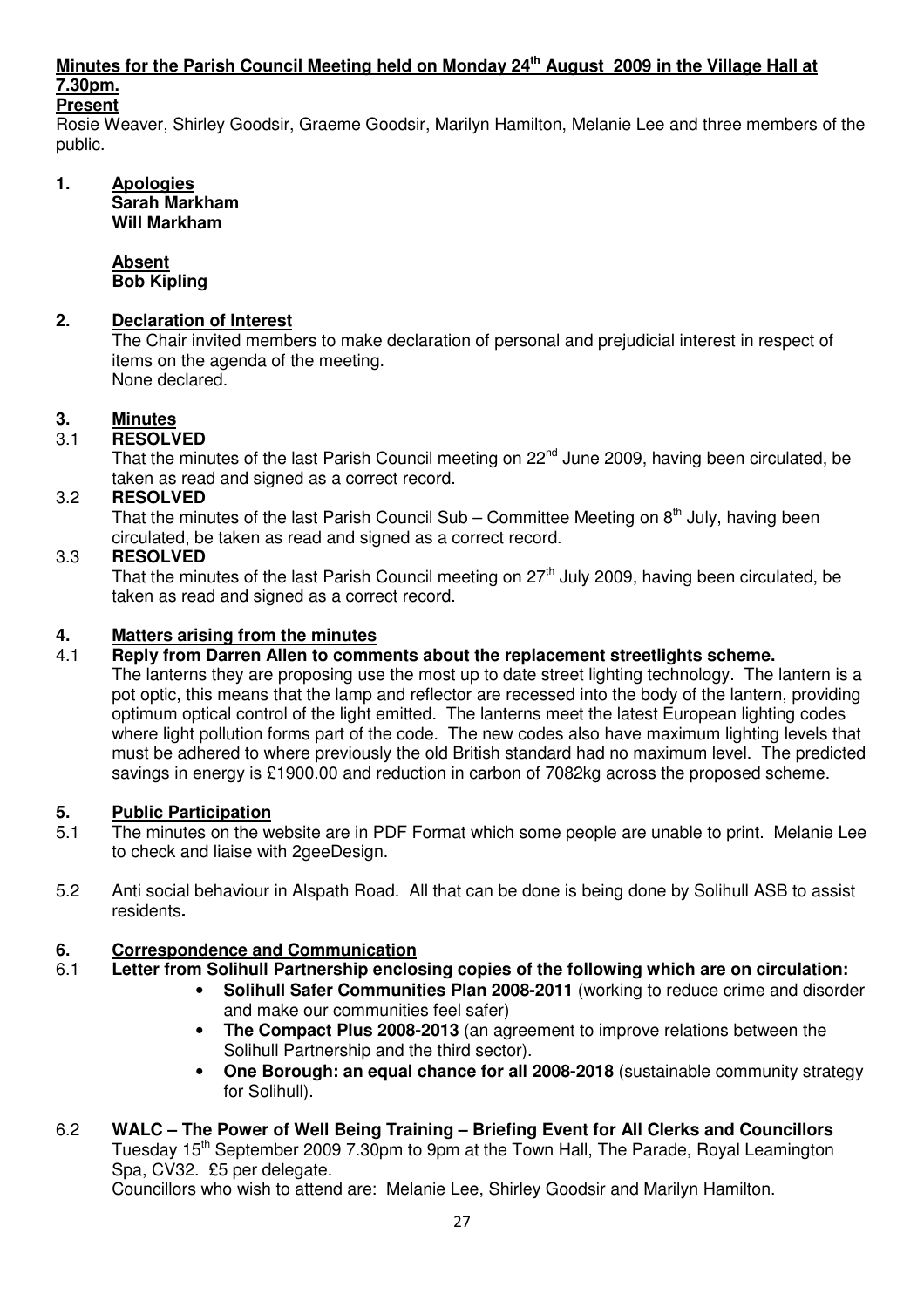## 6.3 **BT – Adoption of Red Telephone Kiosk at Albert Road, Millison's Wood**.

Letter pre-circulated with the agenda. Asking the Parish Council whether they would like to adopt the above kiosk for the cost of £1. This is not a grade II listed kiosk. We have until October 31st to reply.

## **AGREED**

To make enquiries to find out information from those councils who have already adopted a kiosk costs etc.

To make enquiries with BT, if it is decided after 1 year not to continue with the adoption whose responsibility is it to take away.

## 6.4 **Village Concerns raised by resident (who was present at the meeting).**

Email received raising the following concerns:

- a) Anti Social Behaviour drinking of alcohol resulting in abusive behaviour from youths around the Green.
- b) Exchanging of "sweet packets" for money outside the library.
- c) Use of nudes for figure drawing in the Village Hall.

Clerk has responded advising that the PC is aware of ASB issues around the Green and other areas in Meriden Parish. We are working with the police and a PCSO has been recruited. A Dome Hawk Camera is being considered and residents are being asked for their opinion in this issue of Mag. Details of how to report ASB were published in the last edition of the Mag.

 The Chair had taken advice in response to point c). The morality and preferences of individuals should not and cannot be used to determine who books or uses the facility and all individuals irrespective of their religion gender race or sexuality are treated equally in this regard. The enquiry should be directed to the Village Hall Management Committee.

 The resident who was present at the meeting added that he considered decision trees could be a good way of delivering information to residents. He will attend the next community surgery at the library to discuss the idea with the neighbourhood co-ordinator and police.

6.5 **"The Neglect of Millison's Wood" – Parish Council copied into email from resident to Ken Meeson**. Copy of email pre-circulated together with Clerks response. No further response to be given.

## 6.6 **Email from Doreen Argutter, Local Historian**

 Last year she was given 200 water colours mainly of the village painted by Dr Kittermaster in 1830s. They will be kept for their preservation in the Warwickshire County Record Office. She is hoping to create a personal website to help advertise them and encourage knowledge of Meriden's history. IF she does this would the parish council be happy for there to be a link from the parish council website to hers.

## **AGREED**

 Melanie Lee to contact Mrs Argutter to confirm that a link could be put on the parish council website and to offer any help in this regard.

## 6.7 **Moles/New Equipment Damage and Theft of centre plants in parish containers.**

Brian Ball telephoned the clerk to report the following

**Moles** – the situation is getting worse and the hills are now encroaching onto the football pitch. He considers it to be too big an area to leave the grass long. Could the parish council reconsider getting the mole catcher out. The quote obtained in June by the Clerk was for £180 plus VAT.  **AGREED** 

To contact Environmental Services for advice on the best time of year for treating Moles. If appropriate to arrange for treatment.

**New Equipment** – Brian reported that the new piece of equipment has been damaged. This has been reported to Wicksteed for repair.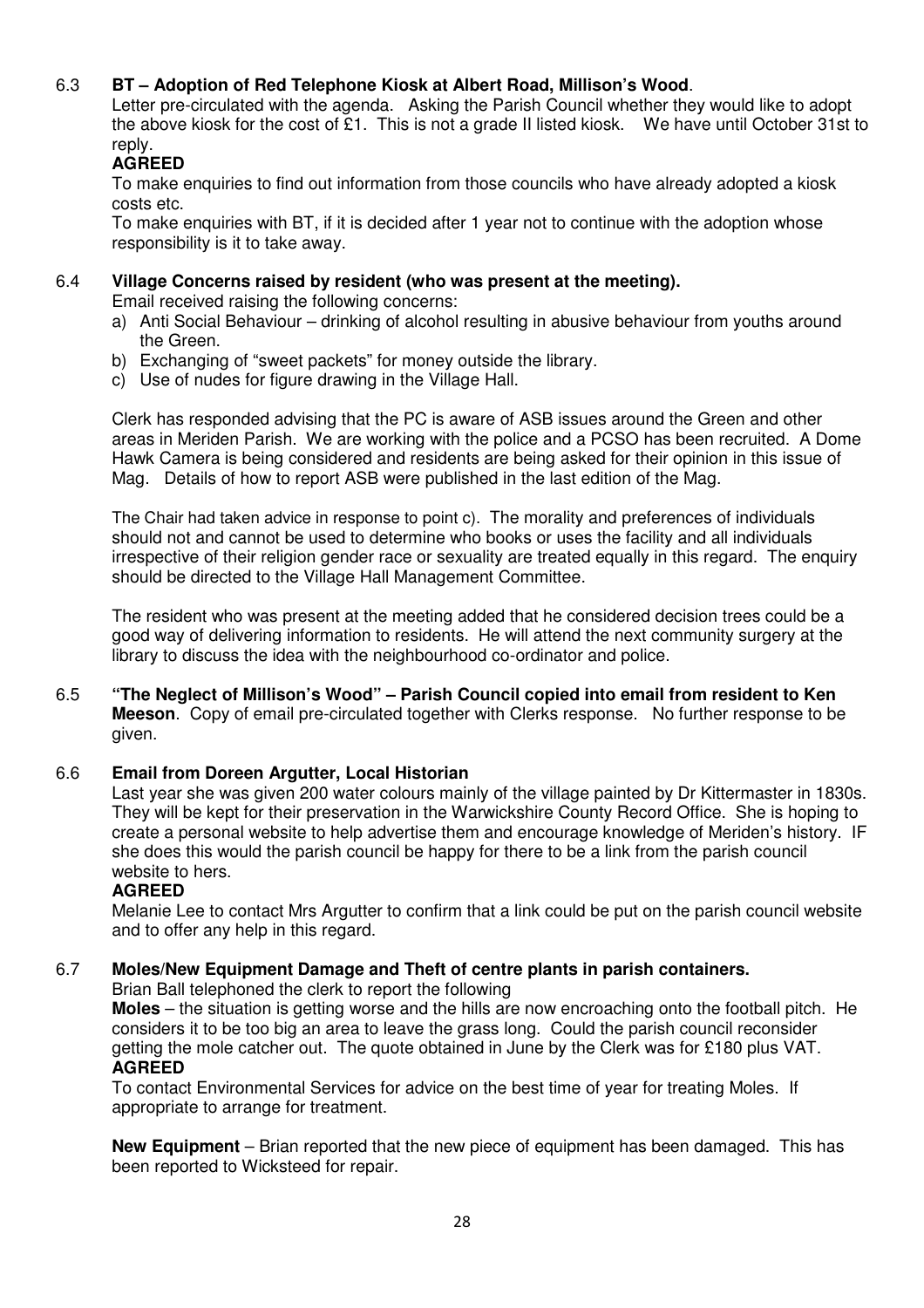**Theft of plants** – the centre plant in many of the containers have been stolen. Brian does not have any more to replace them and they are quite expensive. The planters look colourful anyway. Do we want to replace them?

## **AGREED**

 **That the planters should be left as they are.** 

## **ADDITIONAL**

## 6.8 **Britain in Bloom**

 Letter received from SMBC. The Green has successfully put through to the final round of judging. Invitation to the presentation ceremony on Tuesday 15<sup>th</sup> September at 6.30pm at Notcutts Garden Centre, Stratford Road, Shirley to find out whether the Green was selected as the "best of the best" this year.

## **AGREED**

To ask Brian Ball and his wife if they would like to attend.

## 6.9 **Football posts**

 SMG have today reported that the goal posts in the playing fields have been pulled out of the ground and set alight. He is willing to remove them in the morning and take them to his premises. Clerk has asked him to quote for repairing them and putting them back into the ground. **AGREED** 

To ask SMG to remove the posts and take them to their premises for safe keeping/repair.

#### 6.10 **Heart of England Way Association** – installation of interpretation board at St Laurence Church on Wednesday. **AGREED**

Shirley/Graeme to attend.

### **7. Receive Reports**

- 7.1 **Committee Member for Village Hall Management Committee** next meeting 24/9/09.
- 7.2 **School Governors for Parish Council** No recent meeting. They are digging the foundations for the new class room.
- 7.3 **Committee Member for War Memorial** No report.
- 7.4 **Pool** Kath Hemming, SMBC Neighbourhood Manager was asked to formally put in writing the verbal agreements made around match funding for the pond. A letter has now been received which advises that SMBC cannot commit any further funding to this project and the parish council will need to seek funding from other sources.

Email received from Susan East today who has had confirmation from the Environment Champions that they have some volunteers for the clear up on Wednesday  $14<sup>th</sup>$  October. The main area that they will be focusing on will be around the commemorative bench to ensure that the vegetation is cut back.

Sue is awaiting confirmation that this date is ok for the park ranger who will be working with the school children making bird boxes and that the information sign will be ready so the volunteers can install.

- 7.5 **Allotment Representative**  Resident/tenant who was present at the meeting thanked the parish council for their help in improving the site. The allotment association had arranged a clean up for the 19<sup>th</sup> July but disappointingly only two tenants turned up. Communication needs to be reviewed. Clerk to find out whether green recycling bins can be provided at the allotments. Melanie Lee will contact Clive Jones about a chipper.
- 7.6 **Footpaths/Forum** Summary of Works on circulation.
- 7.7 **Meriden Sands Working Group** No report.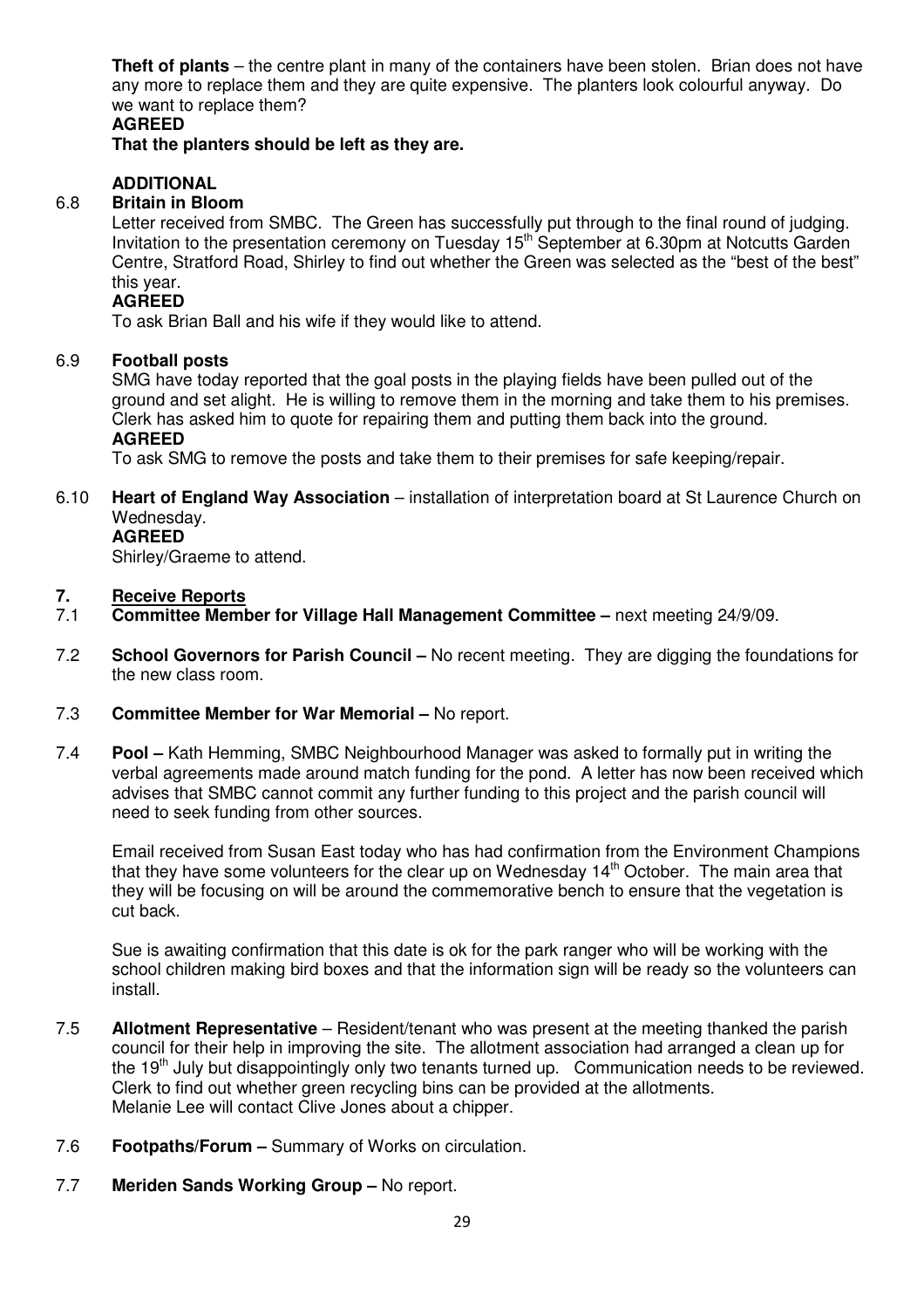- 7.8 **Conservation Committee** Meeting notes are on circulation.
- 7.9 **Local Strategic Partnership** No report.
- 7.10 **Police Rural Assembly** Minutes of 11/6/09 now on circulation.
- 7.11 **Solihull Area Committee –** Next meeting is 1<sup>st</sup> October. Leader of the Council with representatives of the Cabinet will meet with Chairs of all parish and town councils quarterly to discuss issues collectively.
- 7.12 **Tree Wardens** No report.
- 7.13 **Parish Plan** The Parish Plan is nearly completed.

## 7.14 **Community Surgery Monday 17th August**

 Attended by Shirley, Susan East and PC's George Stokes and Donna Fearn. Five residents attended with complaints over anti social behaviour. PC Stokes and Fearn advised that a group of six children are causing considerable disturbance and all of their parents have been contacted. They would like the Parish Council to consider the Dome Hawk Camera as soon as possible.

## **8. Village Matters**

## 8.1 **Parish Plan**

No additional report to 7.13 above.

## 8.2 **Community Speed Watch**

Still awaiting on the police to complete their risk assessments.

## 8.3 **Alcohol Free Zone**

Report from Graeme Goodsir read out. Clerk to type it up and put it on the website.

## 8.4 **Allotments**

No additional report to 7.5 above.

8.5 **Remembrance Day Service – one off donation for 2009/2010 for the purchase of equipment.** A risk assessment being carried out by the police on the  $3<sup>rd</sup>$  September will show how much equipment is required.

## 8.6 **Youth Club**

Will commence again in the Autumn.

## 8.7 **Pond**

No additional report to 7.3 above.

## 8.8 **Dome Hawk Camera**

So far the Clerk has received one text message from a resident in support of the Dome Hawk Camera. The Chair has received two verbal approvals.

There have been further incidents recently to support our application. The new piece of equipment has been damaged further by one of the legs and ball attachments being removed. The far goal posts have been pulled down, hay from the adjoining field put on top and then set alight. The latter incident being reported to the Clerk today by PC Stokes.

## 8.9 **Design Competition – Changing Rooms AGREED**

Rosie Weaver to contact Kevin Hunt to see if the Youth Club would be interested in this project.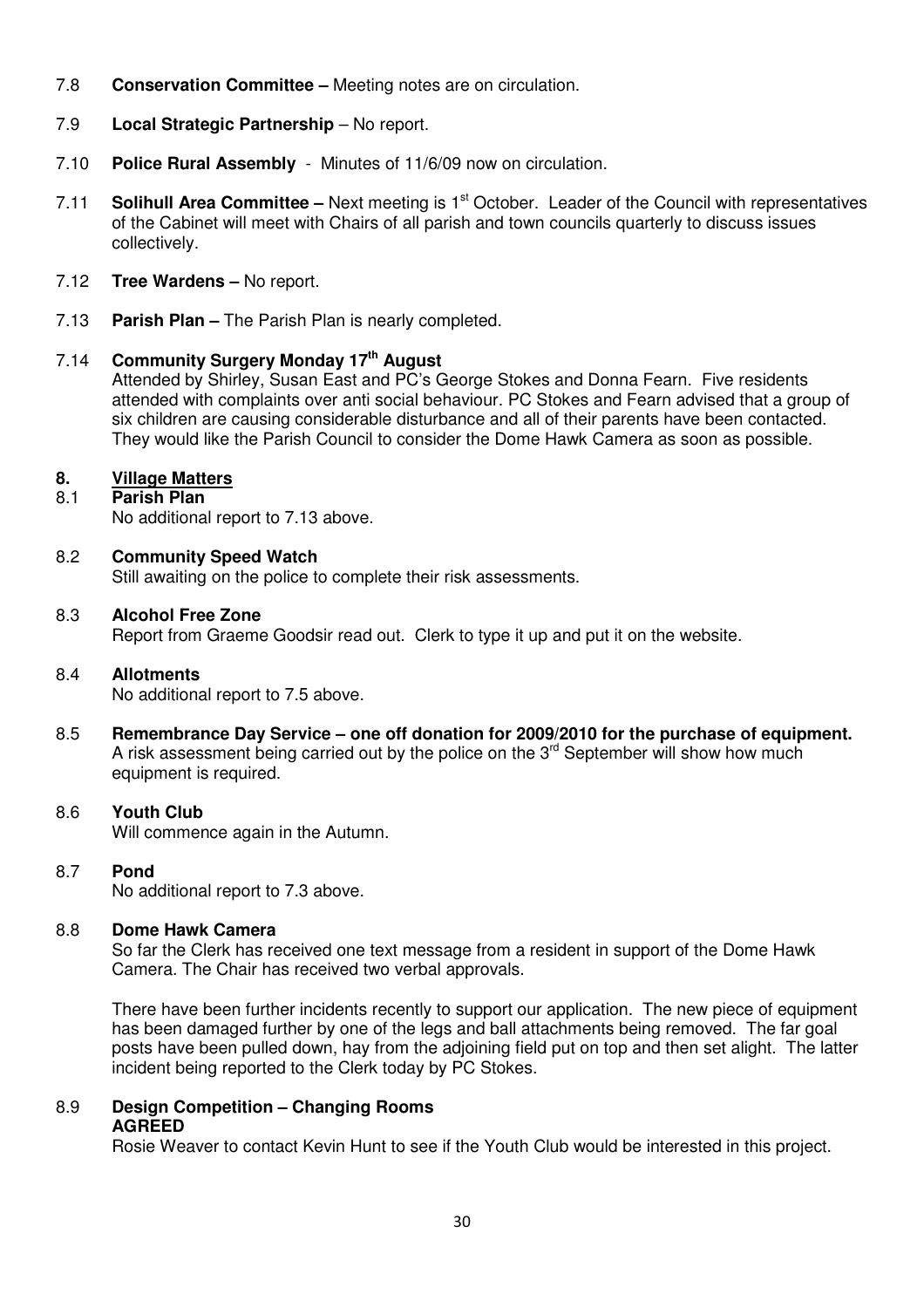## 8.10 **New play equipment at Maxstoke Lane playing fields.**

Installation is now complete and the damaged safety surfacing has now been repaired. **RESOLVED** 

That the Clerk can sign the Certificate of Satisfaction to confirm that the installation services have been carried out at the site have been completed.

## 8.11 **Development, Maxstoke Lane, Meriden**

- **a)** Letter received from Ray Walker, Land Manager of David Wilson Homes enclosing designs and drawings contained within their "draft application" for the development which has been submitted to SMBC in accordance with their obligations of the Development Agreement. If anybody would like to see the documents please book a time with the Clerk.
- **b)** Option Appraisal **RESOLVED** that the Parish Council will instruct a professional independent person to carry out option appraisal at a cost of approximately £500 per day in order that they can make an informed decision as whether or not to take over maintenance of the new play facility at Maxstoke Lane. (proposed by Melanie Lee and seconded by Bob Kipling).

## **9 Planning Matters**

9.1 **2009/1024 – Diddington Hall, Diddington Lane, Meriden –** Listed building application for the change of use from offices to non residential institution (D1) to include disabled access and toilet block. (Martin Saunders emailed to agree extension to 25<sup>th</sup> August).  **RESOLVED**

Leave to Conservation Committee.

9.2 **2009/1227 – Spar Stores 1 The Green, Meriden –** Retention of 2 refrigeration units and erection of enclosure.

## **RESOLVED**

Leave to Conservation Committee and neighbour notification.

#### **10. Accounts**

## a) **Clement Keys – Annual Return 2008/2009**

An unqualified audit opinion has been given for Annual Return 2008/2009. Following correspondence requesting that the clerk amended and initial the figures in boxes one and six to correctly account for an adjustment which the clerk made in the VAT recoverable as a valid VAT invoice could not be obtained.

Notices have been prepared for "Completion of Audit" with copy for Auditor.

b) **A new edition of the Local Council Administration book** which the Clerk uses regularly has now been published. The cost of the book is £67. The new edition is updated to include all legislative developments since the title was last published in 2006. **RESOLVED** 

That the new edition can be purchased.

#### c) **Clerks Performance Development Review**

Rosie Weaver and Shirley Goodsir have met with the Clerk on two occasions to carry out a review of last year and to agree any development needs for next year.

#### **RESOLVED**

That the accounts are approved for payment.

#### **11. Date of Next Meeting**

The next meeting is the sub committee meeting on  $9<sup>th</sup>$  September 2009 and the next parish council meeting is  $28<sup>th</sup>$  September 2009 both commencing at 7.30pm in the Village Hall.